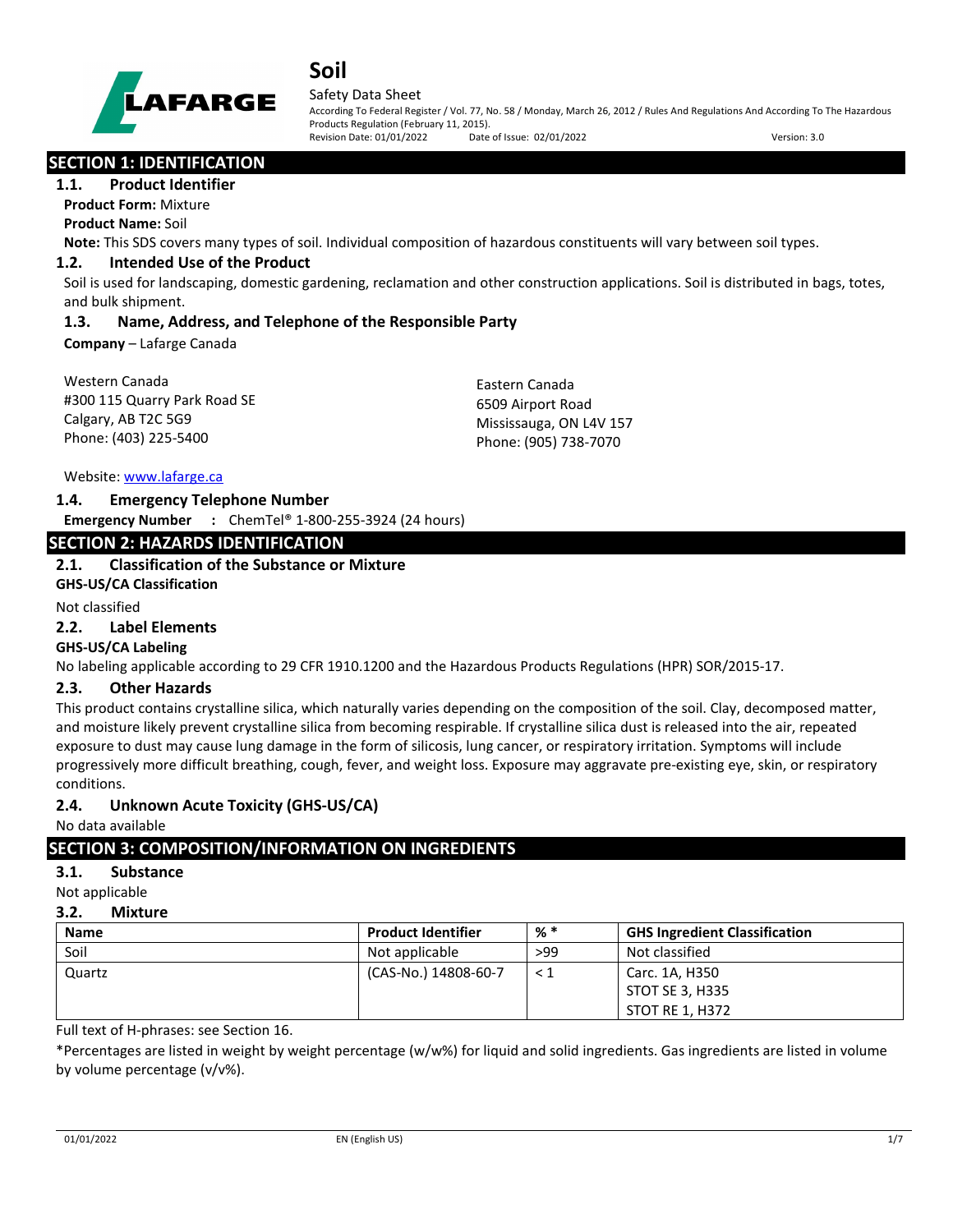Safety Data Sheet

According To Federal Register / Vol. 77, No. 58 / Monday, March 26, 2012 / Rules And Regulations And According To The Hazardous Products Regulation (February 11, 2015).

## **SECTION 4: FIRST AID MEASURES**

## **4.1. Description of First-aid Measures**

**General:** Never give anything by mouth to an unconscious person. If you feel unwell, seek medical advice (show the label if possible). **Inhalation:** Move person to fresh air. Seek medical attention for discomfort or if coughing or other symptoms do not subside.

**Skin Contact:** Do not rub. Immediately flush skin with plenty of water for at least 5 minutes. Remove contaminated clothing. Wash contaminated clothing before reuse.

**Eye Contact:** Rinse cautiously with water for at least 5 minutes. Remove contact lenses, if present and easy to do. Continue rinsing. Obtain medical attention.

**Ingestion:** Do not induce vomiting. Rinse mouth. Call a poison center/doctor/physician if you feel unwell.

#### **4.2. Most Important Symptoms and Effects Both Acute and Delayed**

**General:** None expected under normal conditions of use.

**Inhalation:** This product contains trace amounts of crystalline silica. Prolonged or repeated inhalation of respirable crystalline silica from this product can cause silicosis, a seriously disabling and fatal lung disease.

**Skin Contact:** Skin contact with large amounts of dust may cause mechanical irritation.

**Eye Contact:** Rinse cautiously with water for at least 5 minutes. Remove contact lenses, if present and easy to do. Continue rinsing. Obtain medical attention if irritation develops or persists.

**Ingestion:** Rinse mouth. Do NOT induce vomiting. If you feel unwell, seek medical advice.

**Chronic Symptoms:** If dust is generated, repeated exposure through inhalation may cause adverse effects.

## **4.3. Indication of Any Immediate Medical Attention and Special Treatment Needed**

If exposed or concerned, get medical advice and attention. If medical advice is needed, have product container or label at hand.

## **SECTION 5: FIRE-FIGHTING MEASURES**

## **5.1. Extinguishing Media**

**Suitable Extinguishing Media:** Use extinguishing media appropriate for surrounding fire.

**Unsuitable Extinguishing Media:** None.

## **5.2. Special Hazards Arising From the Substance or Mixture**

**Fire Hazard:** Not flammable.

**Explosion Hazard:** Product is not explosive.

**Reactivity:** Hazardous reactions are not expected to occur under normal conditions.

#### **5.3. Advice for Firefighters**

**Precautionary Measures Fire:** Exercise caution when fighting any chemical fire.

**Protection During Firefighting:** Do not enter fire area without proper protective equipment, including respiratory protection.

**Hazardous Combustion Products**: None known.

#### **Reference to Other Sections**

Refer to Section 9 for flammability properties.

## **SECTION 6: ACCIDENTAL RELEASE MEASURES**

#### **6.1. Personal Precautions, Protective Equipment and Emergency Procedures**

**General Measures:** Avoid creating dusty conditions whenever feasible. Avoid prolonged contact with eyes, skin and clothing. Avoid breathing dust.

#### **6.1.1. For Non-Emergency Personnel**

**Protective Equipment:** Not required for normal conditions of use. Use appropriate personal protective equipment (PPE).

**Emergency Procedures:** Collect as any solid. Do not breathe dust.

#### **6.1.2. For Emergency Personnel**

**Protective Equipment:** Equip cleanup crew with proper protection.

# **Emergency Procedures:** Ventilate area.

**6.2. Environmental Precautions**

None.

#### **6.3. Methods and Materials for Containment and Cleaning Up**

**For Containment:** Place spilled material into a container. Avoid inhalation of dust and contact with skin.

**Methods for Cleaning Up:** Clean up spills immediately and dispose of waste safely. Recover the product by vacuuming, shoveling or sweeping. Transfer spilled material to a suitable container for disposal.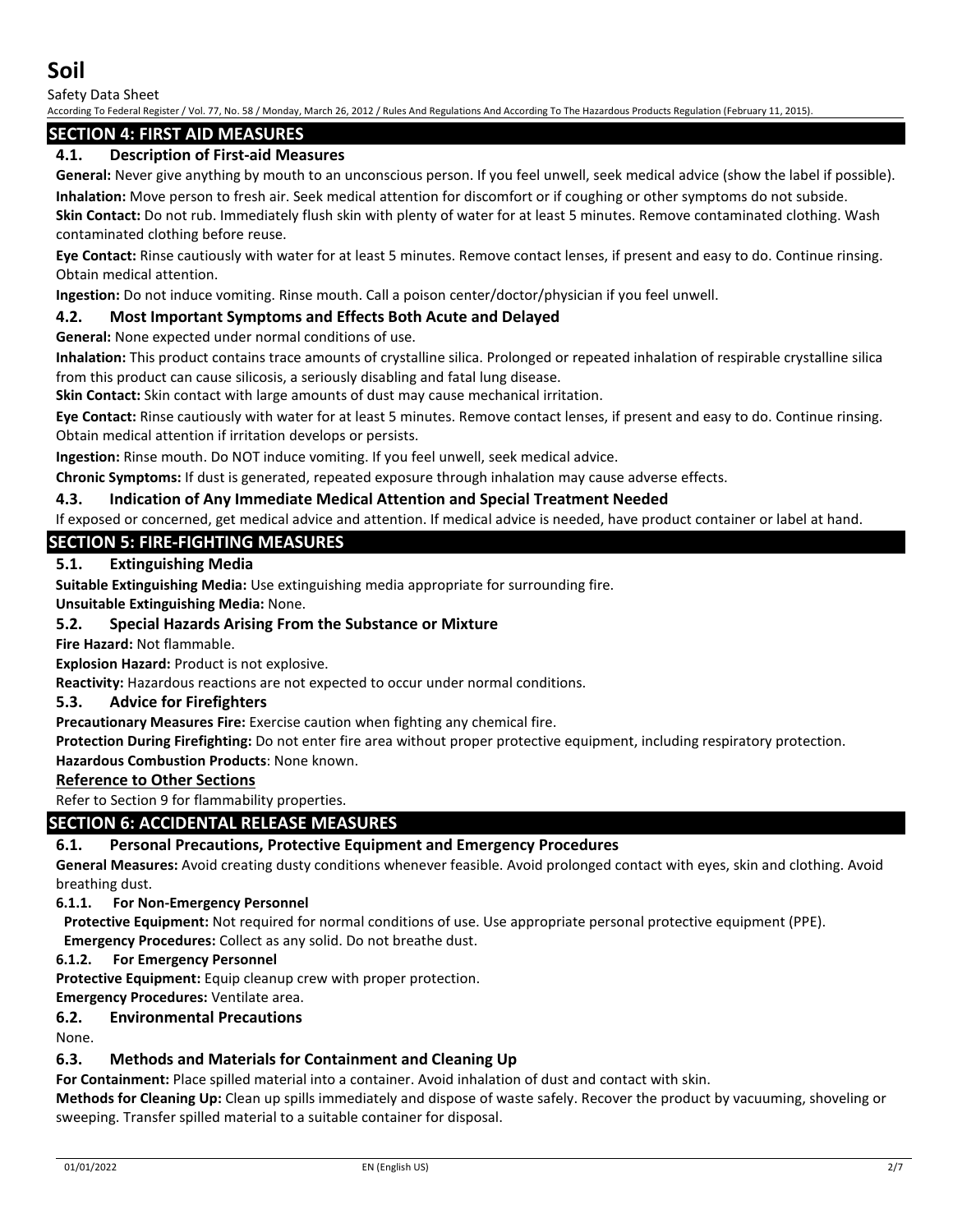Safety Data Sheet

According To Federal Register / Vol. 77, No. 58 / Monday, March 26, 2012 / Rules And Regulations And According To The Hazardous Products Regulation (February 11, 2015).

#### **6.4. Reference to Other Sections**

See Section 8, Exposure Controls and Personal Protection. For further information refer to Section 13.

## **SECTION 7: HANDLING AND STORAGE**

## **7.1. Precautions for Safe Handling**

**Additional Hazards When Processed:** This product contains crystalline silica, which naturally varies depending on the composition of the soil. Clay, decomposed matter, and moisture likely prevent crystalline silica from becoming respirable. If crystalline silica dust is released into the air, repeated exposure to dust may cause lung damage in the form of silicosis, lung cancer, or respiratory irritation. Symptoms will include progressively more difficult breathing, cough, fever, and weight loss.

**Precautions for Safe Handling:** Wash hands and other exposed areas with mild soap and water before eating, drinking or smoking and when leaving work. Avoid prolonged contact with eyes, skin and clothing. Avoid breathing dust.

**Hygiene Measures:** Handle in accordance with good industrial hygiene and safety procedures.

#### **7.2. Conditions for Safe Storage, Including Any Incompatibilities**

**Technical Measures:** Comply with applicable regulations

**Storage Conditions:** Store in a dry, cool and well-ventilated place. Keep container closed when not in use.

**Incompatible Materials:** None known.

#### **7.3. Specific End Use(s)**

Soil is used for landscaping, domestic gardening, reclamation and other construction applications. Soil is distributed in bags, totes, and bulk shipment.

## **SECTION 8: EXPOSURE CONTROLS/PERSONAL PROTECTION**

#### **8.1. Control Parameters**

For substances listed in Section 3 that are not listed here, there are no established Exposure limits from the manufacturer, supplier, importer, or the appropriate advisory agency including: ACGIH (TLV), AIHA (WEEL), NIOSH (REL), OSHA (PEL), Canadian provincial governments, or the Mexican government.

| Quartz (14808-60-7)                                           |                         |                                                                     |  |
|---------------------------------------------------------------|-------------------------|---------------------------------------------------------------------|--|
| <b>Mexico</b>                                                 | <b>OEL TWA</b>          | 0.1 mg/m <sup>3</sup> (respirable fraction)                         |  |
| <b>USA ACGIH</b>                                              | <b>ACGIH TWA</b>        | 0.025 mg/m <sup>3</sup> (respirable particulate matter)             |  |
| <b>USA ACGIH</b>                                              | ACGIH chemical category | A2 - Suspected Human Carcinogen                                     |  |
| <b>USA OSHA</b>                                               | OSHA PEL (TWA) [1]      | 50 $\mu$ g/m <sup>3</sup> (Respirable crystalline silica)           |  |
| <b>USA OSHA</b>                                               | OSHA PEL (TWA) [2]      | (250)/(%SiO2+5) mppcf TWA (respirable fraction)                     |  |
|                                                               |                         | (10)/(%SiO2+2) mg/m <sub>3</sub> TWA (respirable fraction) (For any |  |
|                                                               |                         | operations or sectors for which the respirable crystalline          |  |
|                                                               |                         | silica standard, 1910.1053, is stayed or otherwise not in           |  |
|                                                               |                         | effect, See 20 CFR 1910.1000 TABLE Z-3)                             |  |
| <b>USA NIOSH</b>                                              | NIOSH REL (TWA)         | 0.05 mg/m <sup>3</sup> (respirable dust)                            |  |
| <b>USA IDLH</b>                                               | US IDLH                 | 50 mg/m <sup>3</sup> (respirable dust)                              |  |
| <b>Alberta</b>                                                | <b>OEL TWA</b>          | 0.025 mg/m <sup>3</sup> (respirable particulate)                    |  |
| <b>British Columbia</b>                                       | <b>OEL TWA</b>          | 0.025 mg/m <sup>3</sup> (respirable)                                |  |
| <b>Manitoba</b>                                               | <b>OEL TWA</b>          | 0.025 mg/m <sup>3</sup> (respirable particulate matter)             |  |
| <b>New Brunswick</b>                                          | <b>OEL TWA</b>          | 0.1 mg/m <sup>3</sup> (respirable fraction)                         |  |
| <b>Newfoundland &amp; Labrador</b>                            | <b>OEL TWA</b>          | 0.025 mg/m <sup>3</sup> (respirable particulate matter)             |  |
| <b>Nova Scotia</b>                                            | <b>OEL TWA</b>          | 0.025 mg/m <sup>3</sup> (respirable particulate matter)             |  |
| <b>Nunavut</b>                                                | <b>OEL TWA</b>          | 0.05 mg/m <sup>3</sup> (respirable fraction)                        |  |
| <b>Northwest Territories</b>                                  | <b>OEL TWA</b>          | 0.05 mg/m <sup>3</sup> (respirable fraction)                        |  |
| <b>Ontario</b>                                                | <b>OEL TWA</b>          | 0.1 mg/m <sup>3</sup> (designated substances regulation-respirable) |  |
| <b>Prince Edward Island</b>                                   | <b>OEL TWA</b>          | 0.025 mg/m <sup>3</sup> (respirable particulate matter)             |  |
| Québec                                                        | <b>VEMP</b>             | $0.1 \text{ mg/m}^3$ (respirable dust)                              |  |
| Saskatchewan                                                  | <b>OEL TWA</b>          | 0.05 mg/m <sup>3</sup> (respirable fraction (Silica - crystalline   |  |
|                                                               |                         | (Trydimite removed))                                                |  |
| Yukon                                                         | <b>OEL TWA</b>          | 300 particle/mL (Silica - Quartz, crystalline)                      |  |
| Particulates not otherwise classified (PNOC) (Not applicable) |                         |                                                                     |  |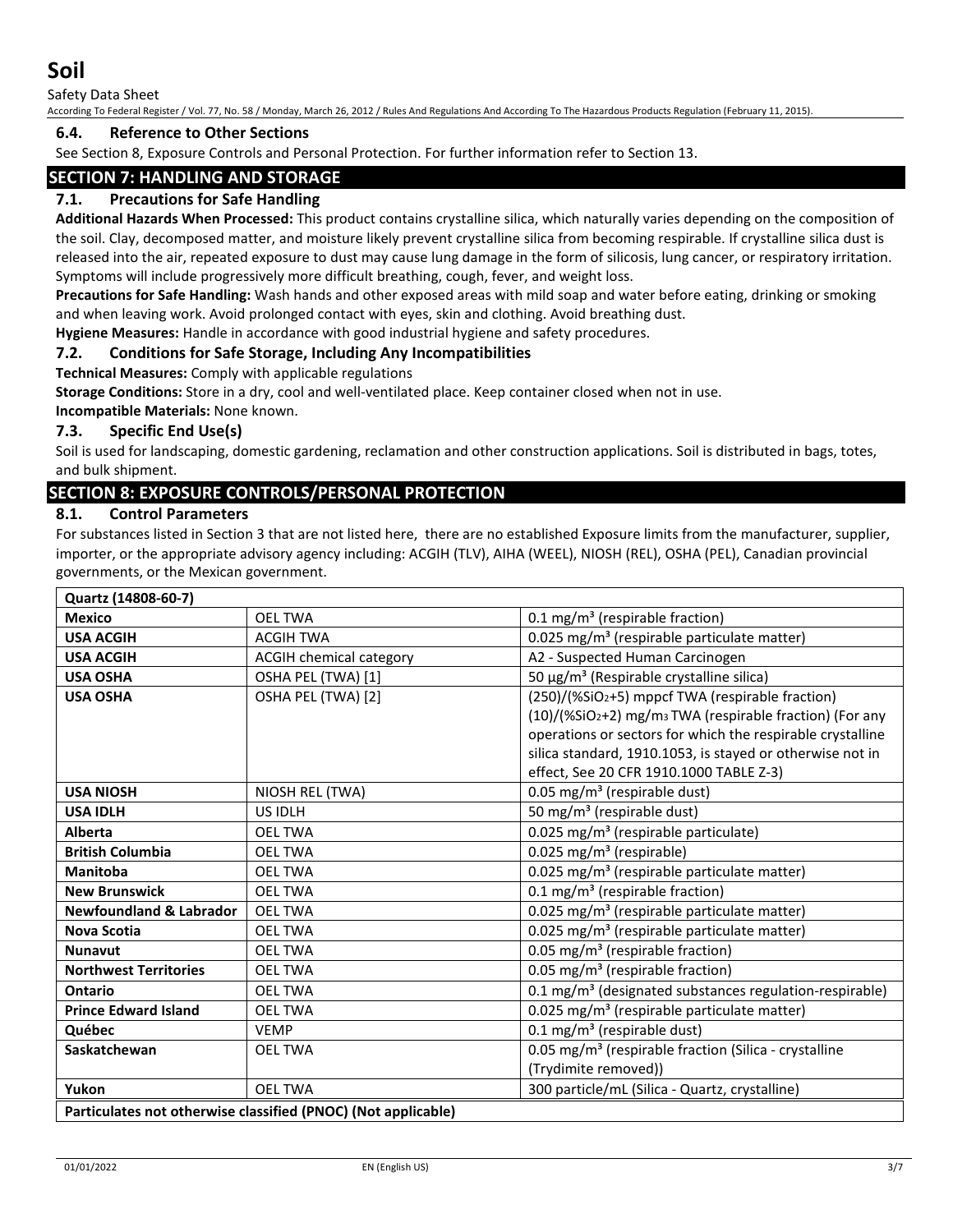Safety Data Sheet

According To Federal Register / Vol. 77, No. 58 / Monday, March 26, 2012 / Rules And Regulations And According To The Hazardous Products Regulation (February 11, 2015).

| <b>USA ACGIH</b>                   | <b>ACGIH TWA</b>    | 3 mg/m <sup>3</sup> Respirable fraction                               |
|------------------------------------|---------------------|-----------------------------------------------------------------------|
|                                    |                     | 10 mg/m <sup>3</sup> Total Dust                                       |
| <b>USA OSHA</b>                    | <b>OSHA PEL TWA</b> | 5 mg/m <sup>3</sup> Respirable fraction                               |
|                                    |                     | 15 mg/m <sup>3</sup> Total Dust                                       |
| <b>USA OSHA</b>                    | <b>OSHA PEL TWA</b> | 15 mppcf (respirable fraction)                                        |
|                                    |                     | 50 mppcf (total dust)                                                 |
|                                    |                     | See 29 CFR 1910.1000 Table Z-3                                        |
| Alberta                            | <b>OEL TWA</b>      | 10 mg/m <sup>3</sup> (total)                                          |
|                                    |                     | 3 mg/m <sup>3</sup> (respirable)                                      |
| <b>British Columbia</b>            | <b>OEL TWA</b>      | 10 mg/m <sup>3</sup> (nuisance dust-total dust)                       |
|                                    |                     | 3 mg/m <sup>3</sup> (nuisance dust-respirable fraction)               |
| <b>Manitoba</b>                    | <b>OEL TWA</b>      | 10 mg/m <sup>3</sup> (inhalable particles, recommended)               |
|                                    |                     | 3 mg/m <sup>3</sup> (respirable particles, recommended)               |
| <b>New Brunswick</b>               | <b>OEL TWA</b>      | 3 mg/m <sup>3</sup> (particulate matter containing no Asbestos and    |
|                                    |                     | <1% Crystalline silica, respirable fraction)                          |
|                                    |                     | 10 mg/m <sup>3</sup> (particulate matter containing no Asbestos and   |
|                                    |                     | <1% Crystalline silica, inhalable fraction)                           |
| <b>Newfoundland &amp; Labrador</b> | <b>OEL TWA</b>      | 10 mg/m <sup>3</sup> (inhalable particles, recommended)               |
|                                    |                     | 3 mg/m <sup>3</sup> (respirable particles, recommended)               |
| <b>Nova Scotia</b>                 | <b>OEL TWA</b>      | 10 mg/m <sup>3</sup> (inhalable particles, recommended)               |
|                                    |                     | 3 mg/m <sup>3</sup> (respirable particles, recommended)               |
| <b>Nunavut</b>                     | <b>OEL STEL</b>     | 20 mg/m <sup>3</sup> (insoluble or poorly soluble-inhalable fraction) |
|                                    |                     | 6 mg/m <sup>3</sup> (insoluble or poorly soluble-respirable fraction) |
| <b>Nunavut</b>                     | <b>OEL TWA</b>      | 10 mg/m <sup>3</sup> (insoluble or poorly soluble-inhalable fraction) |
|                                    |                     | 3 mg/m <sup>3</sup> (insoluble or poorly soluble-respirable fraction) |
| <b>Northwest Territories</b>       | <b>OEL STEL</b>     | 20 mg/m <sup>3</sup> (insoluble or poorly soluble-inhalable fraction) |
|                                    |                     | 6 mg/m <sup>3</sup> (insoluble or poorly soluble-respirable fraction) |
| <b>Northwest Territories</b>       | <b>OEL TWA</b>      | 10 mg/m <sup>3</sup> (insoluble or poorly soluble-inhalable fraction) |
|                                    |                     | 3 mg/m <sup>3</sup> (insoluble or poorly soluble-respirable fraction) |
| <b>Ontario</b>                     | <b>OEL TWA</b>      | 10 mg/m <sup>3</sup> (inhalable)                                      |
|                                    |                     | 3 mg/m <sup>3</sup> (respirable)                                      |
| <b>Prince Edward Island</b>        | <b>OEL TWA</b>      | 10 mg/m <sup>3</sup> (inhalable particles, recommended)               |
|                                    |                     | 3 mg/m <sup>3</sup> (respirable particles, recommended)               |
| Québec                             | <b>VEMP</b>         | 10 mg/m <sup>3</sup> (including dust, inert or nuisance particulates- |
|                                    |                     | total dust)                                                           |
| Saskatchewan                       | <b>OEL STEL</b>     | 20 mg/m <sup>3</sup> (insoluble or poorly soluble-inhalable fraction) |
|                                    |                     | 6 mg/m <sup>3</sup> (insoluble or poorly soluble-respirable fraction) |
| Saskatchewan                       | <b>OEL TWA</b>      | 10 mg/m <sup>3</sup> (insoluble or poorly soluble-inhalable fraction) |
|                                    |                     | 3 mg/m <sup>3</sup> (insoluble or poorly soluble-respirable fraction) |

# **8.2. Exposure Controls**

**Appropriate Engineering Controls:** Not generally required. Site-specific risk assessments should be conducted to determine the appropriate exposure control measures. If applicable, use process enclosures, local exhaust ventilation, or other engineering controls to maintain airborne levels below recommended exposure limits. Suitable eye/body wash equipment should be available in the vicinity of any potential exposure.

**Personal Protective Equipment:** Not generally required. The use of personal protective equipment may be necessary as conditions warrant. Safety glasses. Gloves. Dust formation: dust mask.



**Materials for Protective Clothing:** Wear suitable protective clothing.

**Hand Protection:** Protective Gloves.

**Eye and Face Protection:** Safety glasses.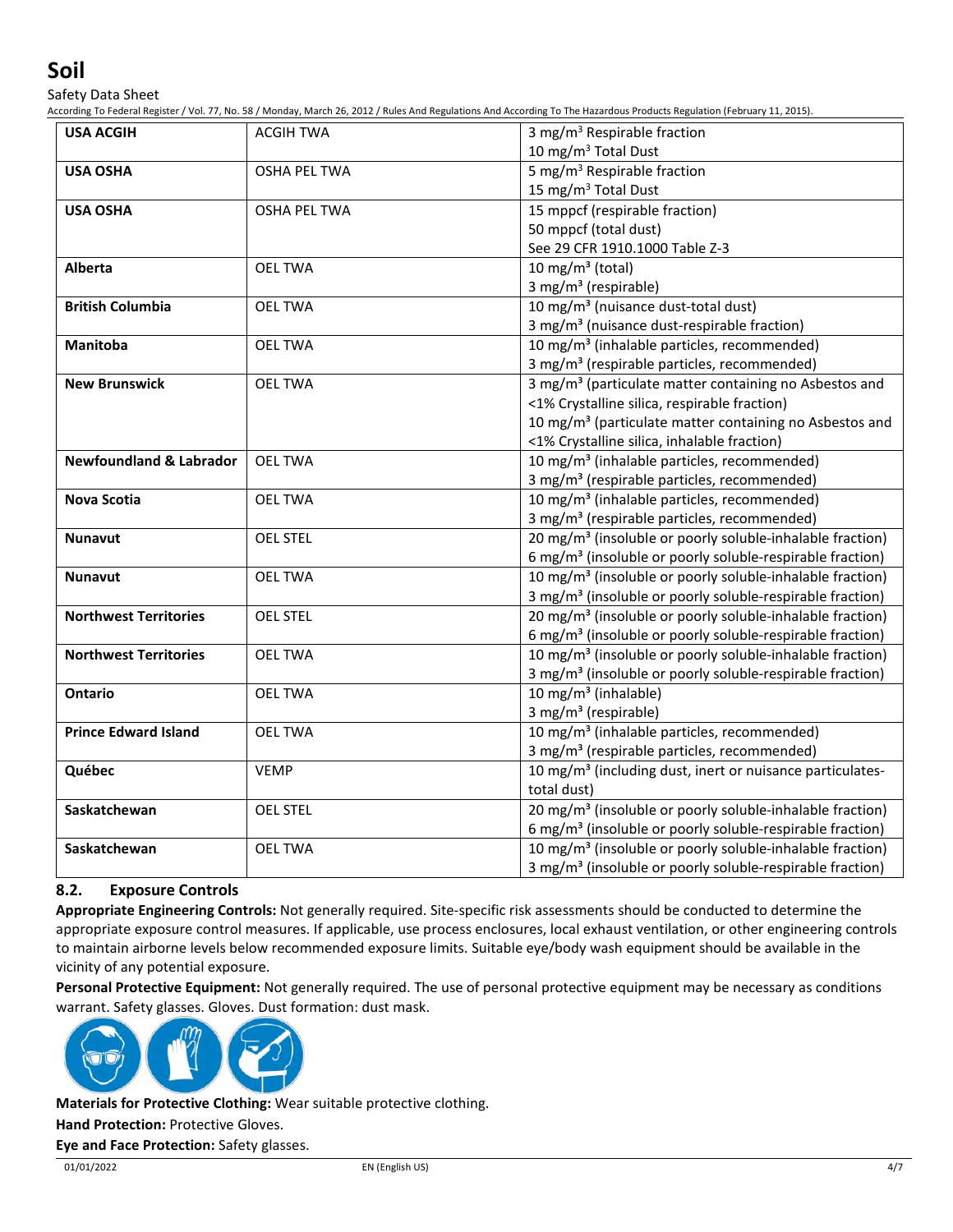Safety Data Sheet

According To Federal Register / Vol. 77, No. 58 / Monday, March 26, 2012 / Rules And Regulations And According To The Hazardous Products Regulation (February 11, 2015).

**Skin and Body Protection:** Wear suitable protective clothing.

**Respiratory Protection:** If exposure limits are exceeded or irritation is experienced, NIOSH-approved respiratory protection should be worn.

**Other Information:** When using, do not eat, drink or smoke.

## **SECTION 9: PHYSICAL AND CHEMICAL PROPERTIES**

| <b>Information on Basic Physical and Chemical Properties</b><br>9.1. |                      |               |
|----------------------------------------------------------------------|----------------------|---------------|
| <b>Physical State</b>                                                |                      | Solid         |
| Appearance                                                           |                      | Not available |
| Odor                                                                 |                      | Not available |
| <b>Odor Threshold</b>                                                | $\ddot{\phantom{a}}$ | Not available |
| рH                                                                   | $\ddot{\cdot}$       | Not available |
| <b>Evaporation Rate</b>                                              | $\ddot{\phantom{a}}$ | Not available |
| <b>Melting Point</b>                                                 | $\ddot{\cdot}$       | Not available |
| <b>Freezing Point</b>                                                | $\ddot{\phantom{a}}$ | Not available |
| <b>Boiling Point</b>                                                 | $\ddot{\phantom{a}}$ | Not available |
| <b>Flash Point</b>                                                   | $\ddot{\phantom{a}}$ | Not available |
| <b>Auto-ignition Temperature</b>                                     |                      | Not available |
| <b>Decomposition Temperature</b>                                     | $\ddot{\phantom{a}}$ | Not available |
| <b>Flammability (solid, gas)</b>                                     |                      | Not available |
| <b>Lower Flammable Limit</b>                                         | $\ddot{\phantom{a}}$ | Not available |
| <b>Upper Flammable Limit</b>                                         | $\ddot{\phantom{a}}$ | Not available |
| <b>Vapor Pressure</b>                                                | $\ddot{\cdot}$       | Not available |
| Relative Vapor Density at 20°C                                       |                      | Not available |
| <b>Relative Density</b>                                              | $\ddot{\phantom{0}}$ | Not available |
| <b>Specific Gravity</b>                                              | $\ddot{\phantom{a}}$ | Not available |
| <b>Solubility</b>                                                    | $\ddot{\phantom{a}}$ | Not available |
| <b>Partition Coefficient: N-Octanol/Water</b>                        | $\ddot{\cdot}$       | Not available |
| Viscosity                                                            |                      | Not available |

## **SECTION 10: STABILITY AND REACTIVITY**

- **10.1. Reactivity:** Hazardous reactions are not expected to occur under normal conditions.
- **10.2. Chemical Stability:** The product is stable at normal handling and storage conditions.
- **10.3. Possibility of Hazardous Reactions:** Hazardous polymerization will not occur.
- **10.4. Conditions to Avoid:** Excessive moisture. Generation of airborne dust.
- **10.5. Incompatible Materials:** None known.
- **10.6. Hazardous Decomposition Products:** None expected under normal conditions of use.

## **SECTION 11: TOXICOLOGICAL INFORMATION**

**11.1. Information on Toxicological Effects - Product LD50 and LC50 Data:** Not available **Skin Corrosion/Irritation:** Not classified **Eye Damage/Irritation:** Not classified **Respiratory or Skin Sensitization:** Not classified **Germ Cell Mutagenicity:** Not classified **Carcinogenicity:** Not classified **Specific Target Organ Toxicity (Repeated Exposure):** Not classified **Reproductive Toxicity:** Not classified **Specific Target Organ Toxicity (Single Exposure):** Not classified **Acute Toxicity (Oral):** Not classified **Acute Toxicity (Dermal):** Not classified **Acute Toxicity (Inhalation):** Not classified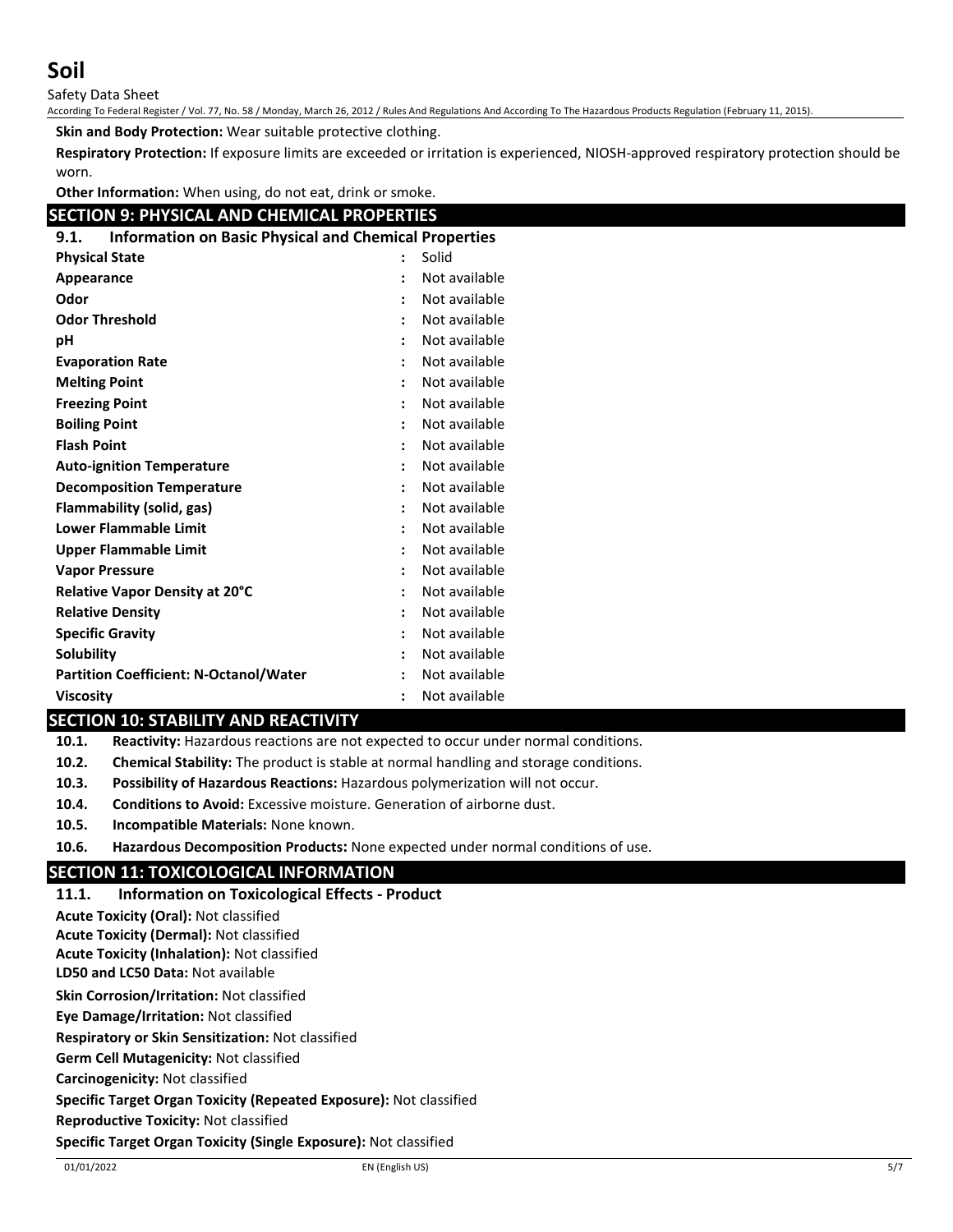Safety Data Sheet

According To Federal Register / Vol. 77, No. 58 / Monday, March 26, 2012 / Rules And Regulations And According To The Hazardous Products Regulation (February 11, 2015).

## **Aspiration Hazard:** Not classified

**Symptoms/Injuries After Inhalation:** This product contains trace amounts of crystalline silica. Prolonged or repeated inhalation of respirable crystalline silica from this product can cause silicosis, a seriously disabling and fatal lung disease.

**Symptoms/Injuries After Skin Contact:** Skin contact with large amounts of dust may cause mechanical irritation.

**Symptoms/Injuries After Eye Contact:** Prolonged contact with large amounts of dust may cause mechanical irritation.

**Symptoms/Injuries After Ingestion:** Ingestion is likely to be harmful or have adverse effects.

**Chronic Symptoms:** If dust is generated, repeated exposure through inhalation may cause adverse effects.

## **11.2. Information on Toxicological Effects - Ingredient(s)**

**LD50 and LC50 Data:**

| Quartz (14808-60-7)                              |                                               |
|--------------------------------------------------|-----------------------------------------------|
| LD50 Oral Rat                                    | > 5000 mg/kg                                  |
| <b>LD50 Dermal Rat</b>                           | > 5000 mg/kg                                  |
| Quartz (14808-60-7)                              |                                               |
| <b>IARC Group</b>                                |                                               |
| <b>National Toxicology Program (NTP) Status</b>  | Known Human Carcinogens.                      |
| <b>OSHA Hazard Communication Carcinogen List</b> | In OSHA Hazard Communication Carcinogen list. |
|                                                  |                                               |

## **SECTION 12: ECOLOGICAL INFORMATION**

#### **12.1. Toxicity**

No additional information available

#### **12.2. Persistence and Degradability**

Not available

#### **12.3. Bioaccumulative Potential**

Not available

#### **12.4. Mobility in Soil**

Not available

#### **12.5. Other Adverse Effects**

Not available

#### **SECTION 13: DISPOSAL CONSIDERATIONS**

#### **13.1. Waste treatment methods**

**Waste Disposal Recommendations:** Dispose of waste material in accordance with all local, regional, national, provincial, territorial and international regulations.

**Additional Information:** If discarded in its purchased form, this product would not be a hazardous waste either by listing or characteristic. However, under RCRA, it is the responsibility of the product user to determine at the time of disposal, whether a material containing the product or derived from the product should be classified as a hazardous waste.

## **SECTION 14: TRANSPORT INFORMATION**

The shipping description(s) stated herein were prepared in accordance with certain assumptions at the time the SDS was authored, and can vary based on a number of variables that may or may not have been known at the time the SDS was issued.

- **14.1. In Accordance with DOT** Not regulated for transport
- 14.2. In Accordance with IMDG Not regulated for transport
- 14.3. In Accordance with IATA Not regulated for transport
- 14.4. In Accordance with TDG Not regulated for transport

## **SECTION 15: REGULATORY INFORMATION**

## **15.1. US Federal Regulations**

## **Quartz (14808-60-7)**

Listed on the United States TSCA (Toxic Substances Control Act) inventory

## **15.2. US State Regulations**

**Quartz (14808-60-7)**